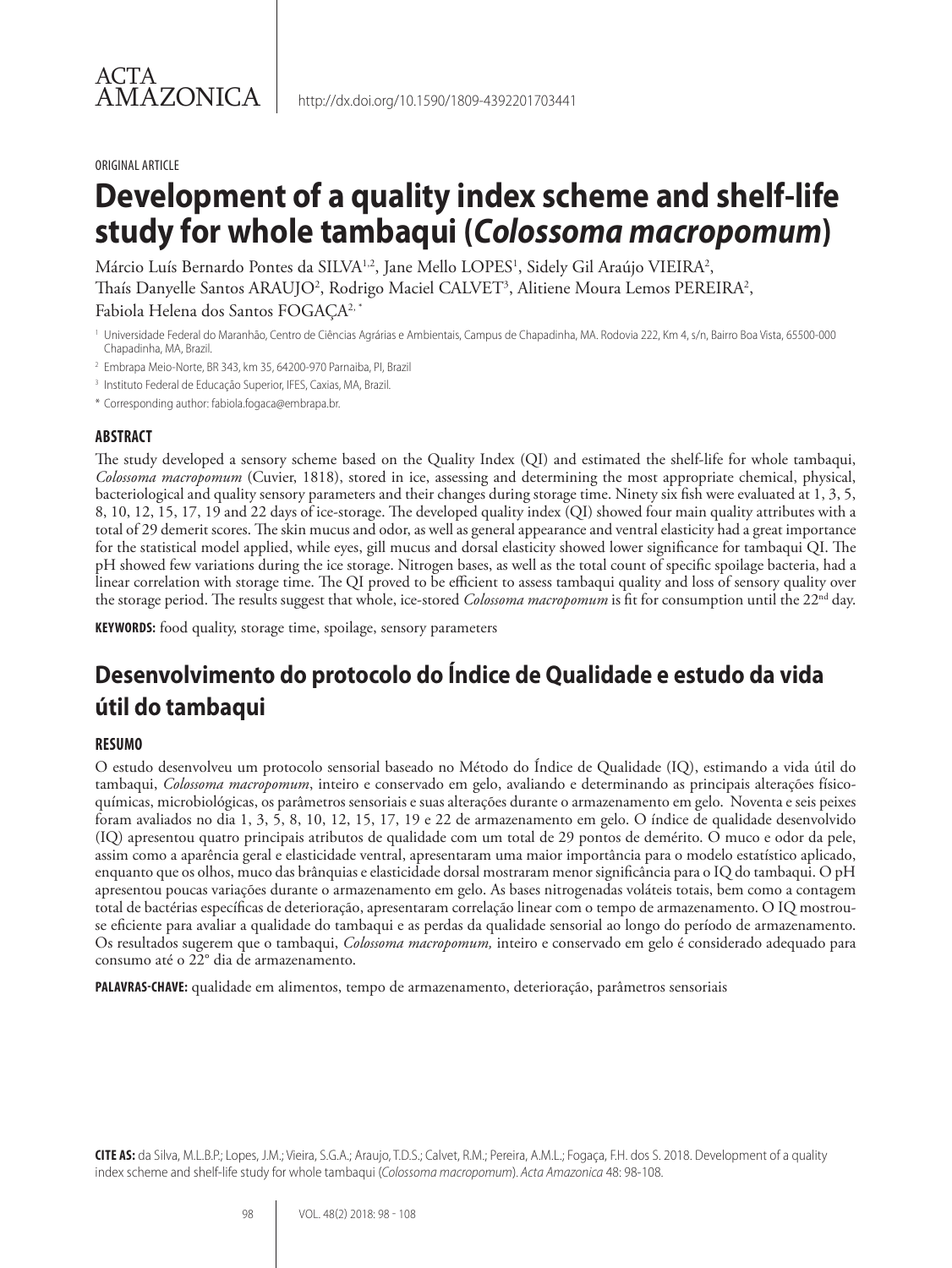

### **INTRODUCTION**

World aquaculture production continues to grow, according to the latest available statistics collected globally by FAO. Farmed fish contributed to 42.2% of 158 million tonnes of fish produced by capture fisheries and aquaculture in 2012. The world fish aquaculture production rose by 70.5 million tonnes in 2013 (FAO 2014). In Brazil, there was a significant growth of native fish species production in the last few years. In 2011, 111,084.1 tonnes of *Colossoma macropomum* were produced (MPA 2011). Native from the Amazon region (including Bolivia, Brazil, Colombia and Venezuela), this species has an efficient performance in intensive farming and reaches high market value (Val *et al.* 2000).

Tambaqui, or cachama (the common name in Spanish), has a high quality standard due to the relatively short time between harvest, slaughter and the product preservation in aquaculture production, and the possibility to control several parameters during the post-harvest stages. Therefore, it is essential to know the sensory and physicochemical changes that occur during storage of fish in ice for consolidation of fisheries supply chains, in order to avoid losses and increase its commercial potential (Borges *et al.* 2013). For this purpose, a quality index (QI) scheme or table was developed for tambaqui stored in ice boxes.

The QI is a tool for evaluation of fish freshness, based on the observation of fish quality attributes that receive a score ranging from zero to two or three (where zero is the best and two or three are the worst scores) (Bonilla *et al.* 2007). It uses a practical qualification system in which the fish is inspected and the corresponding demerit points are recorded. QI is specific for each species, so the European fisheries research institutes developed a strategic alliance called "QIM - EUROFISH" for the globalization of this method, especially with the publication of a manual in several languages containing the fish quality index scheme of various species (Do Amaral and Freitas 2013), especially for marine fish.

There are a few studies with freshwater species. Recently, QI protocols have been developed for pacu, P*iaractus mesopotamicus* (Holmberg, 1887), with 32 demerit points and a shelf-life of 11 days (Borges *et al.* 2013), for the hybrid tambacu, *Colossoma macropomum* x *Piaractus mesopotamicus*, with 26 demerit points and shelf-life of 11 days (Borges *et al*. 2014b), and for the hybrid tambatinga, *Colossoma macropomum* x *Piaractus brachypomus* (Cuvier, 1818), with 18 demerit points and a shelf-life of 10 days (Ritter *et al.* 2016). Tambaqui has a recently developed QI protocol for eviscerated fish, with 34 demerit points and a shelflife of 26 days (Araújo *et al.* 2016). However, the whole fish (as it is traditionally marketed) has specific characteristics that lead to changes in sensory parameters over time, which require a specific protocol, not yet developed.

Due to the relevance of the QI and the lack of information for farmed whole tambaqui, the evaluation of its meat quality and freshness has become necessary. The aim of this study was to develop and apply the QI scheme for whole ice-stored tambaqui through sensory evaluation, counts of specific spoilage organisms (SSO) and physicochemical evaluations and to determine its shelf- life.

#### **MATERIAL AND METHODS**

A total of 132 tambaquis, *Colossoma macropomum*, were purchased at the aquaculture station "Ademar Braga" of Departamento Nacional de Obras contra a Seca - DNOCS (National Department of Works Against Drought), in Piripiri, Piauí State, Brazil. The fish were acquired in four batches, one of 36 fish (for protocol development) and three of 32 fish each (for the shelf-life study). All specimens were stored immediately in ice and transported in polystyrene boxes to the laboratory of Food Analysis and Technology, in Parnaíba, Piauí.

For development of the Quality Index (QI) scheme, a pilot experiment was conducted, and for QI application and validation, three experiments (I, II and III) were performed between March and September 2012. Fish were placed inside isothermal boxes with 1 kg of ice for every kg of fish (Borges *et al.* 2013). Temperature was kept close to freezing  $(0.2 \pm 0.7 \degree C)$ , and ice was added daily. To ensure the safety of the samples, ice was made with UV-treated water, with sterility proven by water and ice microbiological analysis. The sampled fish had an average weight of 562.45 ± 134.75 g, 496.93 ± 78.70 g and 503.14 ± 48.16 g, respectively, for experiments I, II and III. For each experiment, 20 fish were randomly chosen for sensory analysis, 10 for physical and chemical analysis and 2 for microbiological analysis.

 The QI assessment was done as recommended by Sant'Ana *et al.* (2011). The trained jury consisted of 10 (ten) people, 5 men and 5 women, selected by their experience in sensory analysis of fish. Each member evaluated 36 samples of tambaqui, divided into twelve batches of three fish, in each trial on days 1, 3, 5, 7, 9, 11, 13, 15, 17, 19, 21 and 24, until spoilage defined by the sensory rejection, and when the amounts of volatile nitrogenous compounds and spoilage bacteria count exceeded the limits established by law (30 mg N.100  $g^{-1}$  and 107 UFC.g-1, respectively; Brasil 1997; Huss 1995). Thirty six fish were used for development of the Quality Index Scheme, in 12 sessions of one-hour each. The samples were removed from ice 30 minutes before the session, and the observations were conducted under ideal lighting and temperature (20 °C) conditions. After the sessions, the fish that had some injury were discarded to ensure that excessive manipulation did not accelerate deterioration of samples.

The jury described a list of quality attributes for appearance/ texture, eyes, gills, skin, ventral and dorsal muscle and descriptions of how they change with storage time, based on a previous list of descriptors made under the jury leader guidance. After the individual analysis and group discussion, they selected the attributes and the intensity that better characterized the sensory parameters of tambaqui. They allocated the scale points for the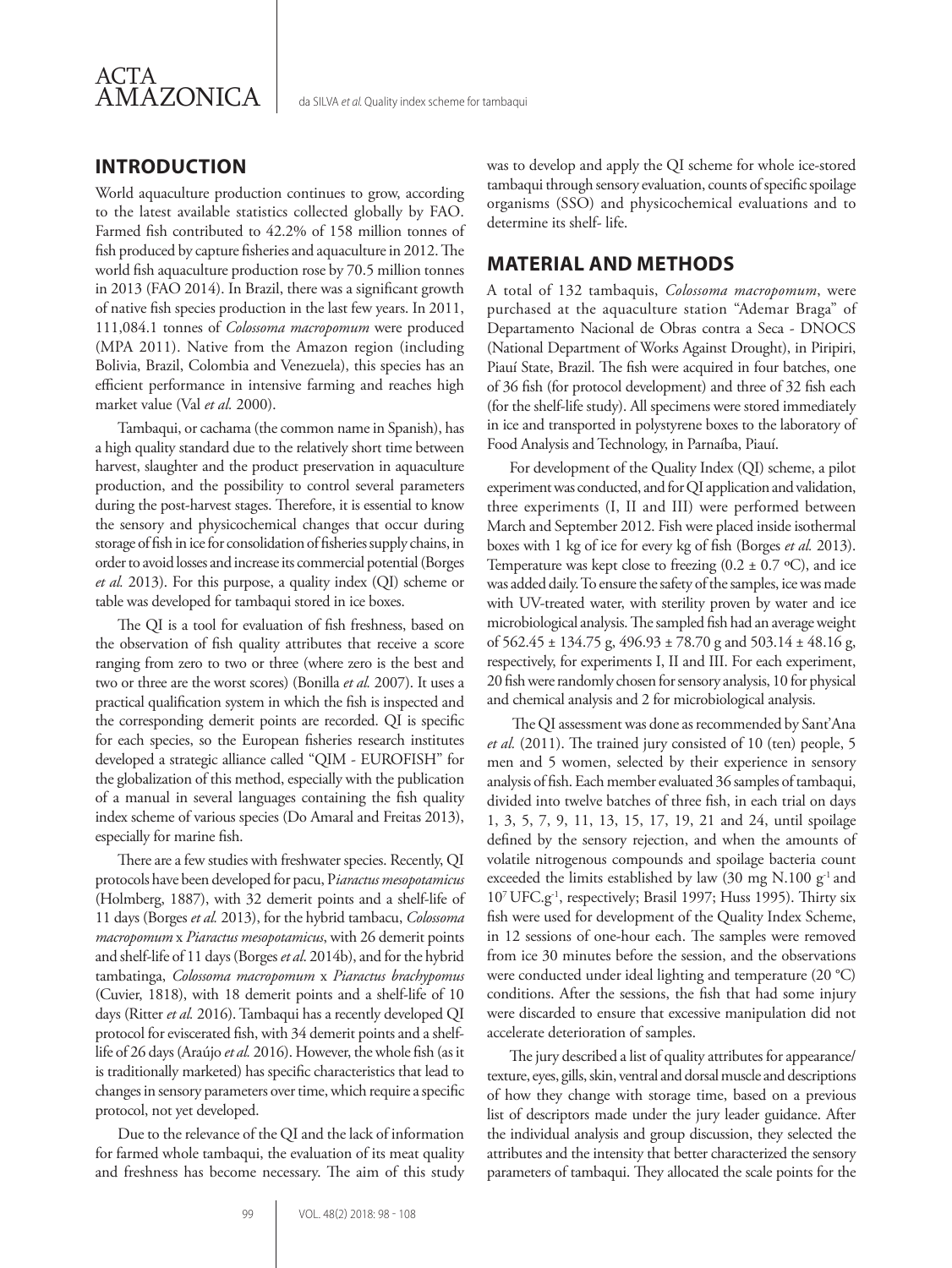attributes classification in intensity levels (0 for very fresh and 2 for rejection). If there was more than one well-defined intermediate level in the observations, the maximum range was set to 3. This attributes composed the Quality Index (QI) scheme used for shelf-life determination of whole tambaqui.

For shelf-life study, three experiments were conducted and fishes were evaluated in 1, 3, 5, 8, 10, 12, 15, 17, 19 and 22 days of iced-storage.

Bacteriological analysis was done as recommended by Sant'Ana *et al.* (2011) adapted from Cousin *et al.* (2001). Individual areas of  $14.0 \text{ cm}^2 (4.0 \text{ x } 3.5 \text{ cm})$  of the skin (both sides of two fish) were swabbed with sterile cotton swabs, in duplicate. The swabs were transferred to tubes containing 5.0 ml of 0.85% NaCl solution. Appropriate series of decimal dilutions were performed, and surface inoculation was accomplished using the 20 µl drop method in Pseudomonas Agar (OXOID, Basingstoke, Hampshire, UK) to detect *Pseudomonas*; Nutrient Agar (OXOID, Basingstoke, Hampshire, UK) to count psychrophilic bacteria; MacConkey Agar (OXOID, Basingstoke, Hampshire, UK) for the Enterobacteriaceae counting; Plate Count Agar (PCA) (HIMEDIA, Mumbai, India) for mesophilic and heterotrophic aerobic bacteria; and Iron Agar for bacteria producing H<sub>2</sub>S (OXOID, Basingstoke, Hampshire, UK). The plates containing the Pseudomonas Agar, Nutrient Agar and Iron Agar were incubated at 20 °C for 24 to 48 hours; MacConkey Agar was incubated at 35 °C for 24 to 48 hours, and PCA was incubated at 35 °C for 24 to 48 hours and also incubated at 5 °C for seven days (Table 1). Counts were performed in duplicate and expressed as logarithm of cfu (cm<sup>2</sup>)<sup>-1</sup>.

Ten samples were evaluated on day 1, 4, 8, 12, 15, 19 and 22. The pH was determined using a digital pH meter (TESTO, model 205, Campinas, São Paulo, Brazil) equipped with a glass electrode (calibrated at pH four and seven), which was inserted into the fish muscle. Total volatile base nitrogen (TVB-N) was measured by protein precipitation with trichloroacetic acid (TCA, 7.5%, Synth<sup>@</sup>, Diadema, São Paulo, Brazil) and by evaluation of the TCA extract using the Micro Kjeldahl procedure according to an adapted method from Brasil (1981). The proximate composition was determined according to AOAC (2005). Moisture content was determined by the sample (2.0 g) weight difference before and after heating in an oven (QUIMIS, São Paulo, São Paulo, Brazil) for 24 h at 105 °C. The total level of nitrogen was determined by the Kjeldahl procedure, and protein levels were estimated using a conversion factor of 6.25. Lipids were determined by extraction with petroleum ether in a Soxhlet apparatus (SOLAB, Campinas, São Paulo, Brazil). Three determinations from the same sample were performed for all analyses.

The sensorial analysis data were evaluated for normality through the Shapiro-Wilk test (Zar 2010). Linear regression and Pearson's correlation between the QI score *versus* iced storage were measured using the OriginPro 8.1 software. Additionally, a partial least squares (PLS) regression was used to determine the uncertainty associated with QI prediction and the sensory attributes relevant for its development (Borges *et al.* 2014a), using the program XLSTAT for Windows version 2012.5 (Adinsoft, Paris, France).

#### **RESULTS**

The resulting QI scheme had four quality attributes (general appearance, gills, eyes and texture) divided into 12 parameters (Table 2). According to the tambaqui sensory characteristics, parameters were assigned a score ranging from 0 to 2 or 0 to 3. Up to 2 demerit points to "scales", "general appearance" and "fish odor", 2 points for "color", "odor", "form" and "mucus" of gills, 3 points for "pupil transparency" and "shape of eyes", 2 points for "back elasticity" and 3 for "ventral elasticity" (Figure 1).

The scores given for all the quality attributes are summarized by the Quality Index (Figure. 2), which increases linearly with the storage time in ice. However, some attributes did not show the highest score during the shelf-life study. That's because some sensory characteristics showed a slow rise while other parameters accused higher values which established the rejection point. The "odor" received lower average scores, with a demerit score of 0.03 (at day 1) and 1.05 (at day 22) when the jury already classified tambaqui as unfit for consumption. On the contrary, the attributes related to the eyes and gills presented the highest loss of freshness. At day 5, the average score of gills had passed one (1.0) point. Also, the attributes "transparency", "pupil" and "eye shape" scored 1.08, 1.38 and 1.33 points, respectively. These last attributes were close to 3 points at day 22 (rejection point) (Figure 1).

The gills (color and odor) changed faster, varying from shine red to dark red and from mild /delicate odor of seaweed to sweetish acrid on day five  $(5)$  (Table 2). On the 19<sup>th</sup> day, the gills showed brown color and bloody mucus. The odor, considered

**Table 1.** Description of microbiological media, temperature and time of incubation used in the study of shelf-life for whole tambaqui, *Colossoma macropomum* storage in ice.

| Media                  | Bacteria                            | Temperature/ Incubation time    |  |
|------------------------|-------------------------------------|---------------------------------|--|
| Pseudomonas Agar       | Pseudomonas                         | 20°C / 24 to 48 hours           |  |
| Nutrient Agar          | Psychrophilic bacteria              | $20^{\circ}$ C / 24 to 48 hours |  |
| MacConkey Agar         | Enterobacteriaceae                  | 35°C / 24 to 48 hours           |  |
| Plate Count Agar (PCA) | Mesophilic aerobic bacteria         | 35°C / 24 to 48 hours           |  |
|                        | Psychrotrophic aerobic bacteria     | $5^{\circ}$ C / 7 days          |  |
| Iron Agar              | Bacteria producing H <sub>2</sub> S | 20°C / 24 to 48 hours           |  |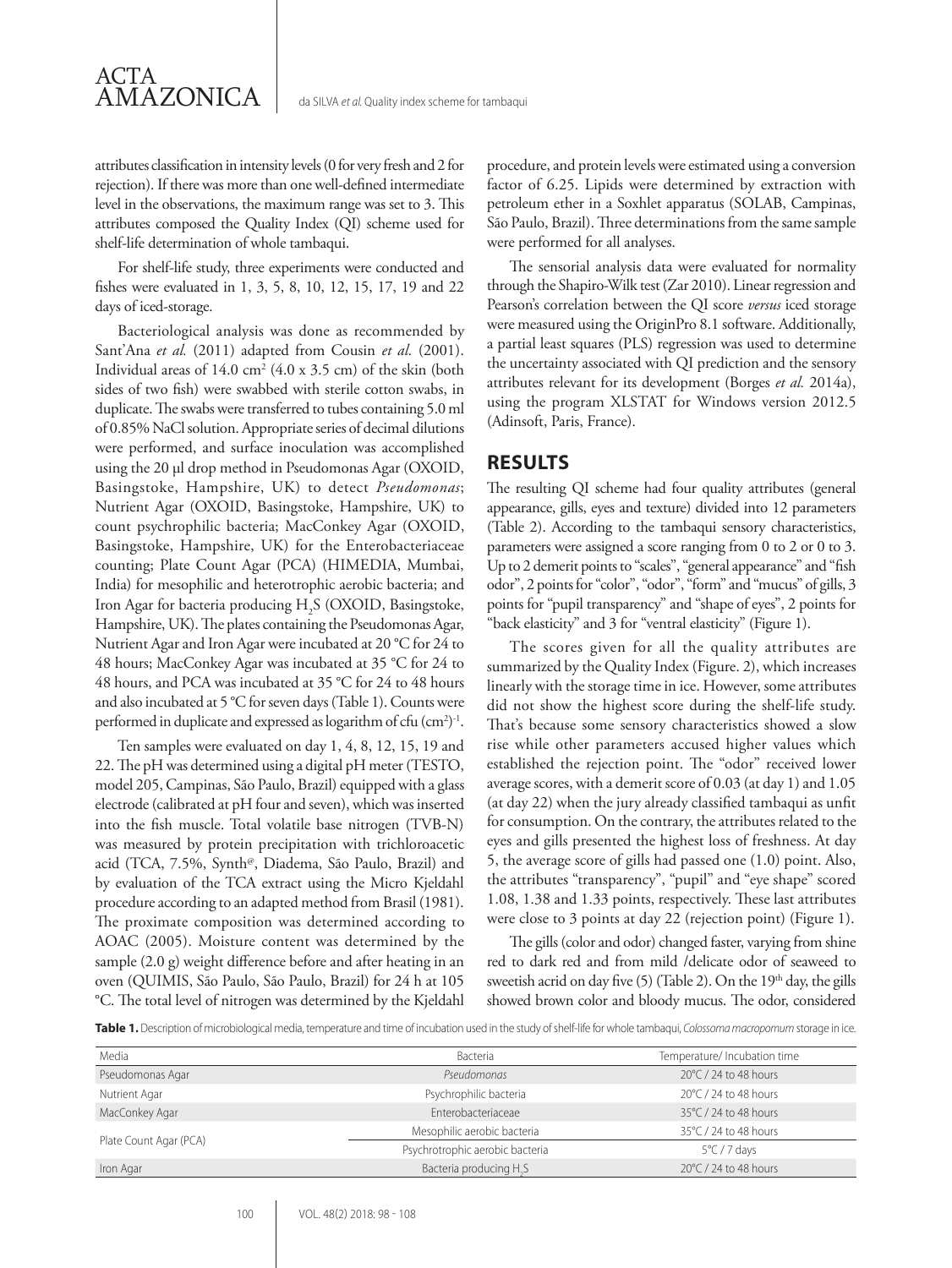

da SILVA *et al.* Quality index scheme for tambaqui

#### **Table 2.** QI scheme for whole tambaqui, *Colossoma macropomum*, ice-storage assessment.

| Qualities/ attributes |                     | Descriptors                                                      | Score                    |
|-----------------------|---------------------|------------------------------------------------------------------|--------------------------|
| General appearance    |                     | Bright colors, golden on dorsal region and black on ventral one  | $\mathbf{0}$             |
|                       |                     | Slight loss of color/ opaque colors                              | $\mathbf{1}$             |
|                       | Superficial aspects | Marked loss of staining                                          | $\overline{2}$           |
|                       |                     | Green coloration on the white sections by bacterial colonization | $\mathcal{E}$            |
|                       |                     | Fresh fish smell / suitable odor                                 | $\mathbf{0}$             |
|                       | Odor                | Sweetish/acrid                                                   | $\overline{\phantom{a}}$ |
|                       |                     | Rancid                                                           | $\overline{2}$           |
|                       | Scales              | Firm and well attached                                           | $\circ$                  |
|                       |                     | Few attached / dropping scales                                   | 1                        |
|                       |                     | An easy dropping                                                 | $\overline{2}$           |
|                       | Eyeball             | Transparent/ bright                                              | $\mathbf{0}$             |
|                       |                     | Lightly opaque                                                   | $\mathbf{1}$             |
|                       |                     | Whitish                                                          | $\overline{2}$           |
|                       |                     | Opaque/reddish                                                   | 3                        |
|                       | Pupil               | Dark/rounded/well defined                                        | $\mathbf{0}$             |
|                       |                     | Lightly opaque/ rounded/ well defined                            | $\mathbf{1}$             |
| Eyes                  |                     | Loss of design/foggy/opaque/unfit                                | $\overline{2}$           |
|                       |                     | Opaque/ unfit                                                    | 3                        |
|                       | Shape               | Protuberant/occupying all eye socket/lightly convex              | $\mathbf{0}$             |
|                       |                     | slightly convex                                                  | $\mathbf{1}$             |
|                       |                     | Concave/partially occupying the eye orbit                        | $\overline{2}$           |
|                       |                     | Concave/ out of the eye orbit                                    | 3                        |
|                       | Color               | Vibrant red/bright                                               | $\mathbf 0$              |
|                       |                     | Dark red/washed-out parts                                        | $\mathbf{1}$             |
|                       |                     | Brown/colorless                                                  | $\overline{2}$           |
|                       |                     | Algae                                                            | $\mathbb O$              |
|                       | Odor                | acrid/ metallic/ sweetish                                        | $\overline{1}$           |
| Gills                 |                     | Lightly rancid                                                   | $\overline{2}$           |
|                       |                     | Uniform                                                          | $\mathbf{0}$             |
|                       | Shape               | Slightly misshapen                                               | 1                        |
|                       |                     | Misshapen / shredded                                             | $\overline{2}$           |
|                       |                     | Absent/reddish                                                   | $\mathbf 0$              |
|                       | Mucus               | Yellowish                                                        | $\mathbf{1}$             |
|                       |                     | With blood/ brown coloration/ thick                              | $\overline{2}$           |
|                       | Ventral elasticity  | Rigid                                                            | $\mathbf 0$              |
| Texture               |                     | Good elasticity                                                  | $\mathbf{1}$             |
|                       |                     | Lightly firm                                                     | $\overline{2}$           |
|                       |                     | Loss of elasticity/soft                                          | $\mathcal{E}$            |
|                       |                     | Good elasticity                                                  | $\mathbf 0$              |
|                       | Dorsal elasticity   | Lightly firm                                                     | $\mathbf{1}$             |
|                       |                     | Loss of elasticity/soft                                          | $\overline{2}$           |
| Quality index (QI)    |                     |                                                                  | $0 - 29$                 |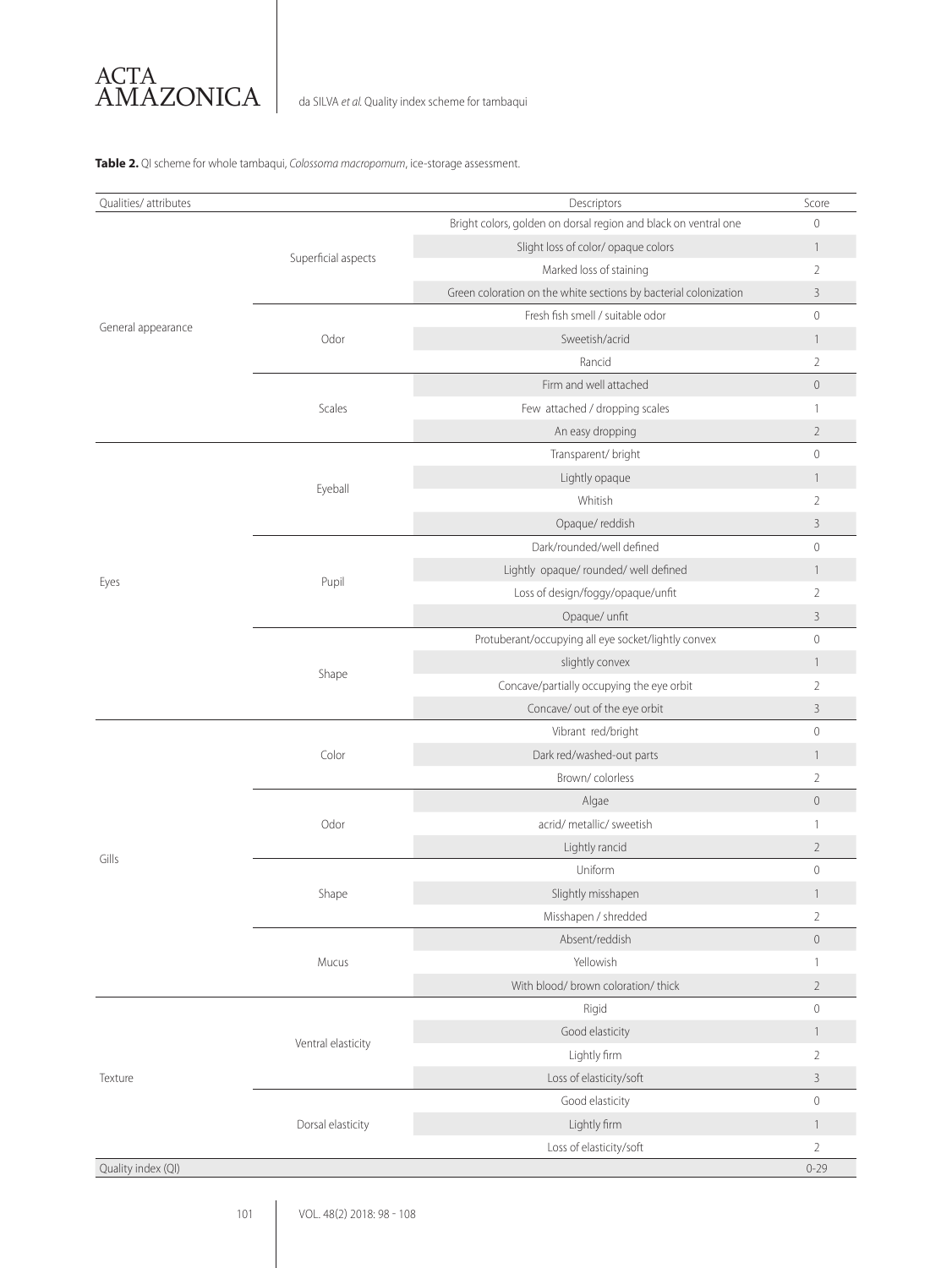ACTA AMAZONICA



Storage time (days)

**Figure 1.** Average demerit scores given on different storage days for each quality attribute of ice-stored whole tambaqui, *Colossoma macropomum*: (A) appearance; (B) gills; (C) eyes; (D) texture.



Storage time (days)

**Figure 2.** Linear correlation between QI and the 29 demerit points for ice-stored whole tambaqui, *Colossoma macropomum*. Bars represent the daily standard deviation.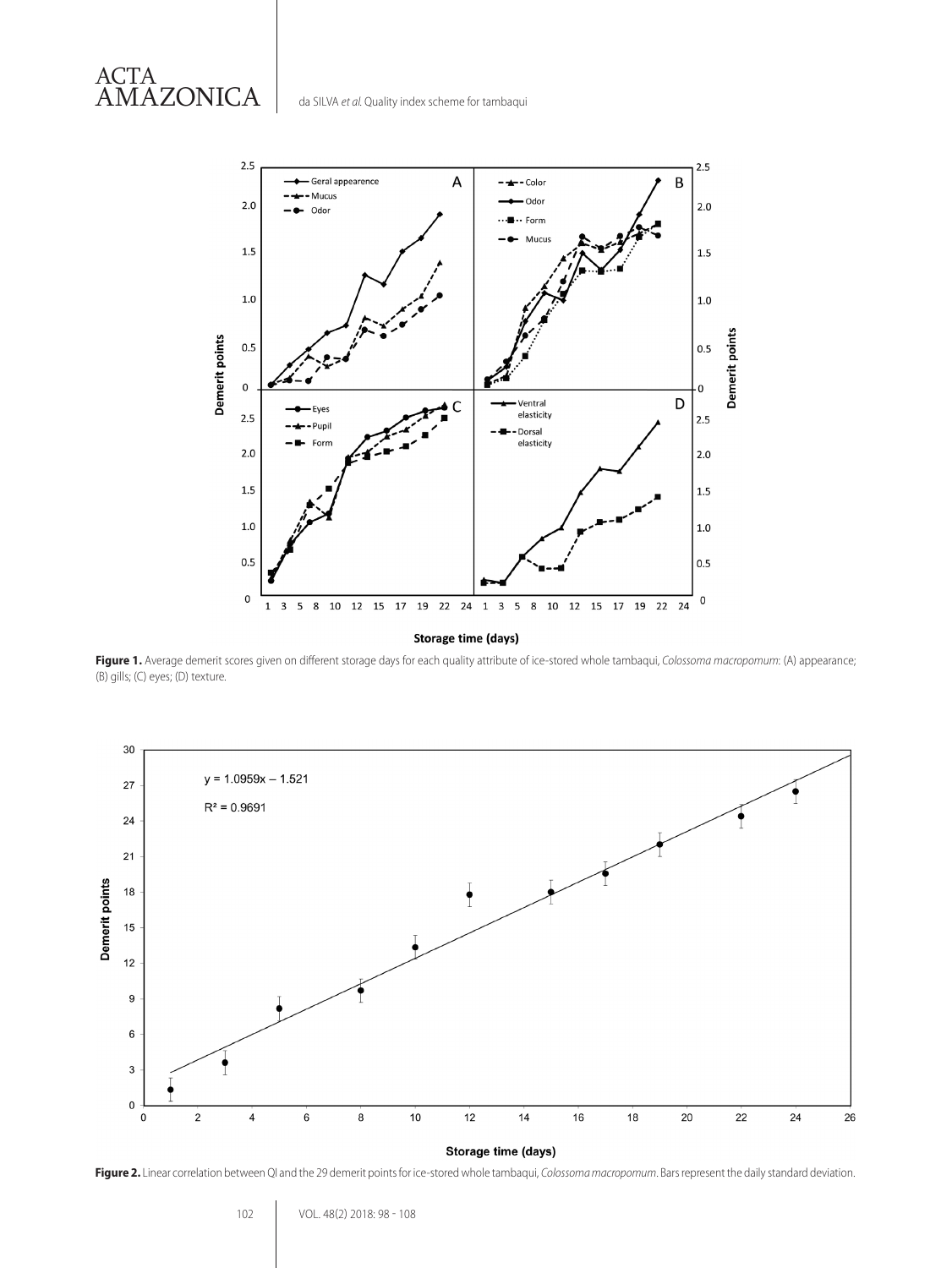the most important attribute in fish sensory analysis, changed gradually throughout storage time, and rancid smell only had higher demerit points on the 22nd day (Figure 1).

The elasticity losses observed by the jury in tambaqui muscle could be related to the reduction of 21.68% in muscle protein from day 1 to 9, and 1.30% from day 9 to 18 (Table 3).

At rejection (22<sup>nd</sup> day), the fish received 26 demerit points, 86% of the QI maximum score (Figure 2). At this point of evaluation, gills presented rancid odor, eyes were opaque and red, and texture was flaccid from lost elasticity (Figure 1), which led the jury to reject the samples for consumption.

The Quality Index is based on a statistical model that correlates sensory analysis with storage time. The correlation between tambaqui QI parameters and predicted values can be observed in the partial least squares (PLS) regression, which had a strong correlation coefficient  $(R^2=0.981)$  between demerit points and the prediction model (Figure 3). The contribution of each parameter is demonstrated on Variable

Importance in the Projection (VIP) (Figure 4), which showed positive and negative importance in its development through standardized coefficients. All the QI attributes were considered significant by the model (supporting the jury's observations), even gill mucus and color, which showed lower significance in the model. The standard deviation estimated for the QI was 1.099 days according to the PLS regression with the 95% regression confidence limits (Figure 3), while the standard error of performance (SEP), used to assess the precision of the QI prediction in days, was 0.845, meaning that shelf-life may vary by one or more days.

TVB-N values increased from 15.23 to 23.17 mg N 100 g-1 from day 1 to 22, while pH increased from 6.52 to 6.71 in the same period (Figure 5). The mesophilic, psychrophilic and psychotropic bacteria remained under 10<sup>6</sup> CFU during the study period, and  $H_2S$  producing bacteria showed reduced growth rate throughout the experiment (Figure 6).



**Figure 3.** Partial Least Square (PLS) regression of QI with 29 demerit points versus the predicted scores. Traced lines represent 95% regression confidence limits

**Table 3.** Proximate composition (moisture, protein and lipids) of whole ice-stored tambaqui, *Colossoma macropomum*, on day 1, 9 and 18 of its shelf life.

| Day               |                    | Ωa                 | 18°                | $\gamma$ (%) |
|-------------------|--------------------|--------------------|--------------------|--------------|
| Moisture (%)      | 79.90 <sup>a</sup> | 81.26 <sup>b</sup> | 81.56 <sup>b</sup> | 0.79         |
| Crude Protein (%) | 22.37 <sup>a</sup> | $17.56^{b}$        | $17.52^{b}$        | 9.62         |
| Lipids (%)        | 0.48 <sup>a</sup>  | 0.37 <sup>a</sup>  | 0.51 <sup>a</sup>  | 61.86        |

Means on the same line followed by different letters are significantly different ( $p$ <0.05), n = 12.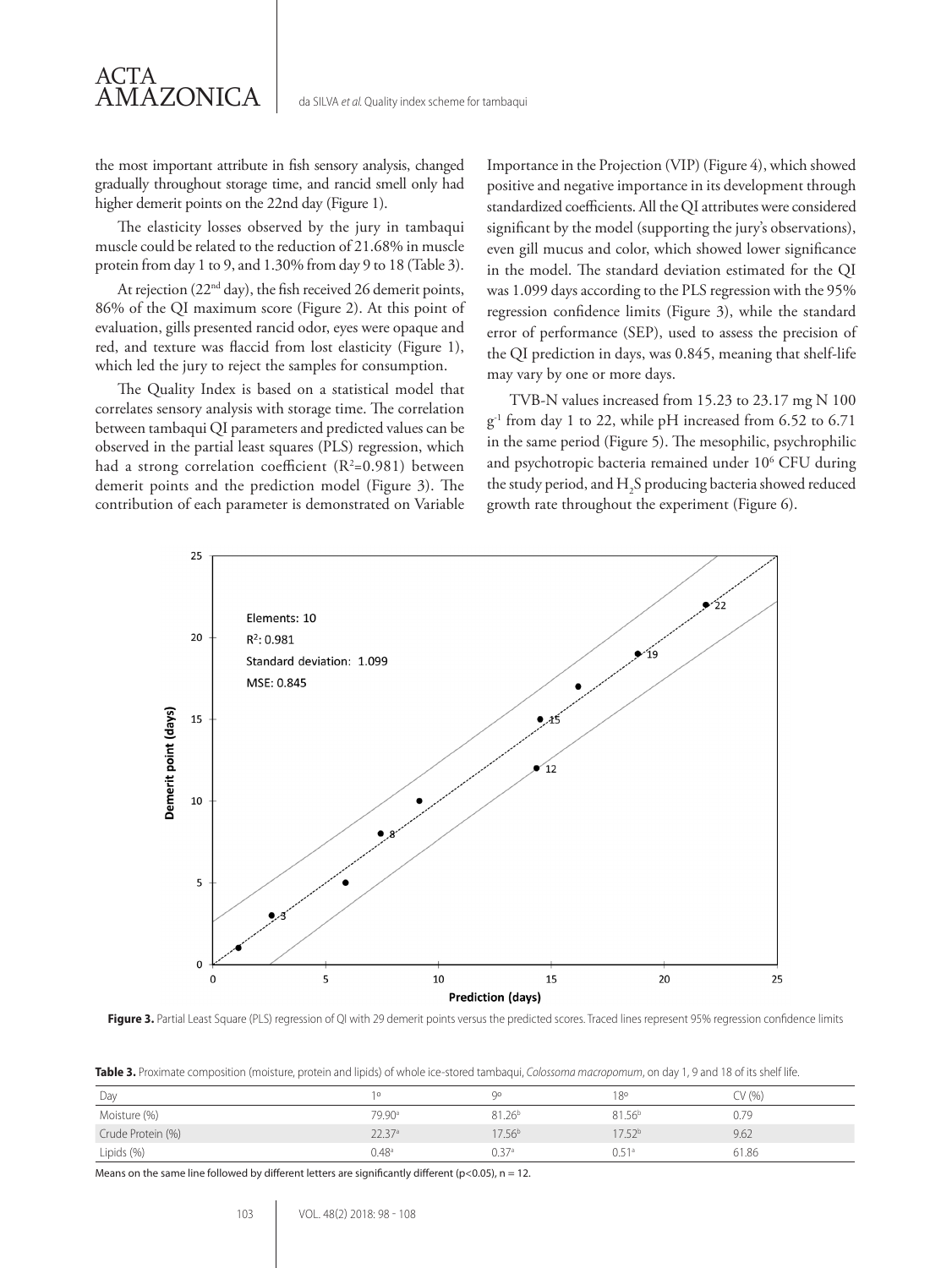



Variable

**Figure 4.** The variable importance in the projection (VIP) for QI parameters developed for ice-stored whole tambaqui, *Colossoma macropomum*, with a 95% regression confidence.



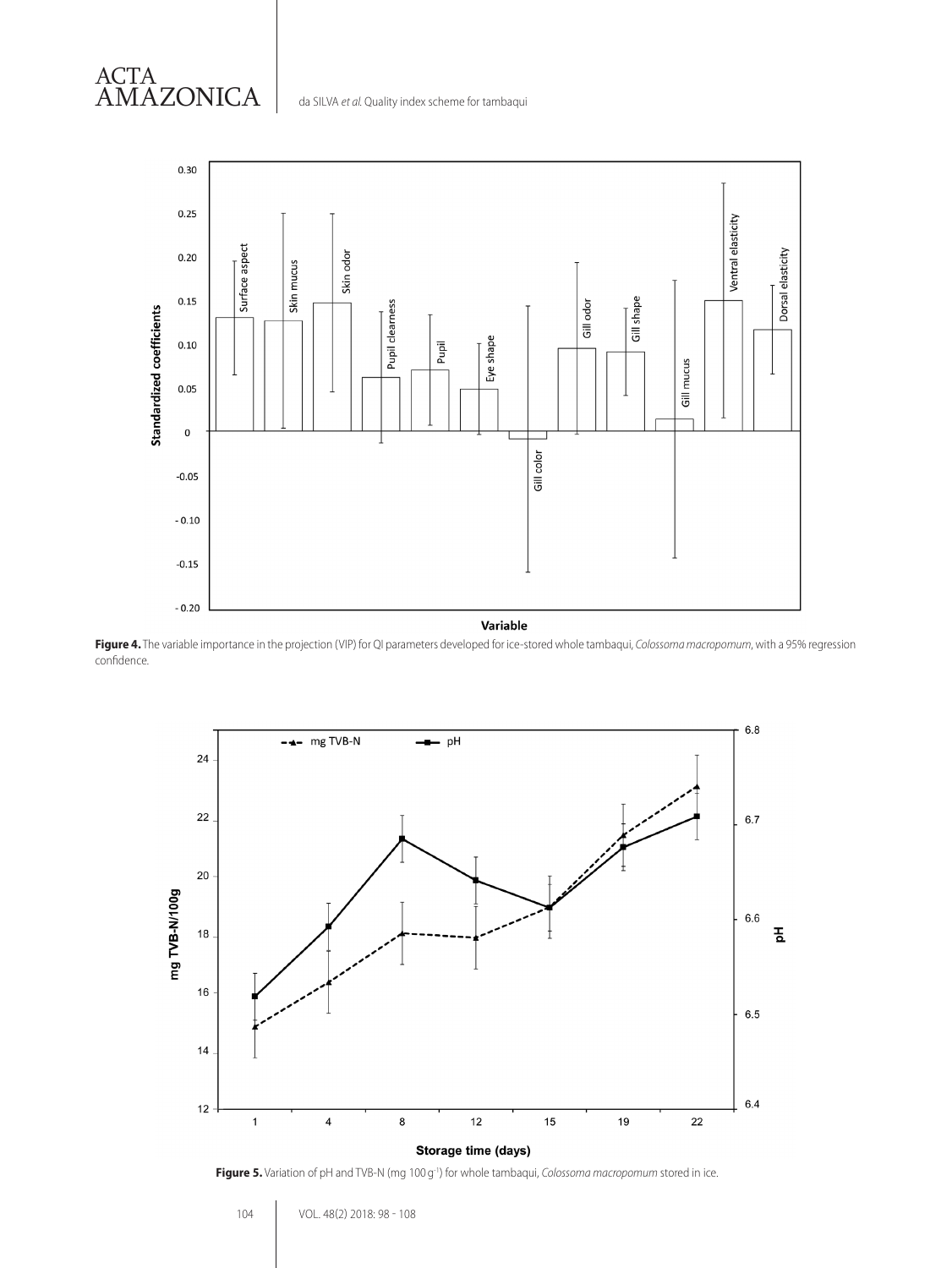



**Figure 6.** Mean counts of bacteria Pseudomonas, Enterobacteriaceae, H2 S Producers, mesophilic, and psychrotrophic (log CFU g-1), during the period in ice storage (days) of whole tambaqui, *Colossoma macropomum*.

#### **DISCUSSION**

The QI scheme in this study had four quality attributes divided into 12 parameters and 29 demerit points, which was almost 20% lower than that developed for eviscerated tambaqui (36 demerit points) (Araujo *et al.* 2016). However, similar results were obtained for pacu, *Piaractus mesopotamicus*, with 16 parameters and 32 demerit points (Borges *et al.* 2013) and for the hybrid tambacu (*C. macropomum* and *P. mesopotamicus*), with 11 parameters and 26 demerit points (Borges *et al.* 2014a). That similarity is due to pacu and tambacu belonging to the Characidae family (Ritter *et al.* 2016). For species such as seabream, *Sparus aurata* Linnaeus, a maximum score with only 15 demerit points was obtained (Simat *et al.* 2012). The different results show the importance of QI to evaluate fish quality, because it is species-specific and considers the different perceptions of the jury (Lanzarin *et al.* 2016).

The Quality Index parameters increased linearly with the storage time. Odor and general appearance increased slowly, while the attributes related to the eyes ("transparency", "pupil" and "eye shape") and gills ("color" and "odor") presented the highest loss of freshness. These results agree with Almeida *et al.* (2006) who observed that the first changes in tambaqui stored in ice included a larger amount of mucus on the gills and a smooth deformation of the eyes caused by friction with the ice. The autolytic reactions caused by the increased storage time, combined with the water absorption from the melting ice, make the observation of the eyes and evaluation of their quality attributes more difficult and confusing to the jury (Ritter *et al.* 2016). Similarly, the eyes of Amazonian pintados, *Pseudoplatystoma fasciatum* (Linnaeus, 1766) x *Leiarius marmoratus* (Gill, 1870) remained only slightly opaque until the 16th storage day, then turning opaque, with a progressive increase in the demerit points with increasing storage time (Lanzarin *et al.* 2016). In the piramutaba or Laulao catfish,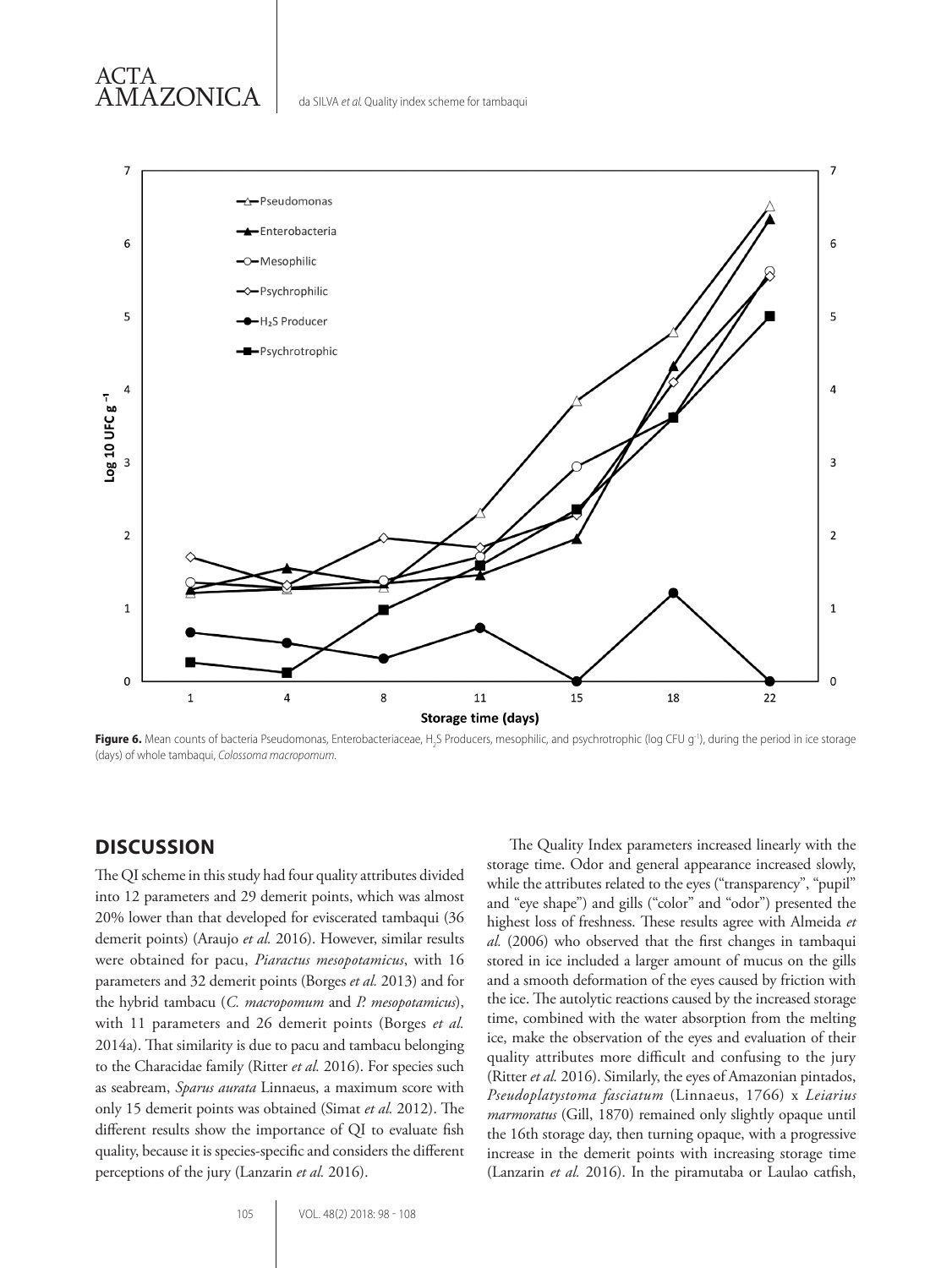da SILVA *et al.* Quality index scheme for tambaqui

*Branchyplatystoma vaillant* (Valenciennes, 1840), the opacity of pupil and cornea, including the eye flatness, were reported on the tenth storage day (Marinho *et al.* 2014). A similar evolution of the eye attributes was observed for the Atlantic salmon, *Salmo salar* L. (Sveinsdóttir *et al.*2002) and the croaker, *Micropogonias furnieri* (Desmarest, 1823) (Teixeira *et al.* 2009).

The changes of gill color and odor seems to be characteristic for the Characidae fish, since in the hybrid tambatinga, the color of gills was also initially red blood, becoming brownish red and reaching a brownish color throughout the ice storage (Ritter *et al.* 2016). Off odor is the primary cause of acceptability reduction of fish by consumers and it is due to large amounts of non-protein nitrogen, high content of fat and autolytic enzymes in the fish tissues (Huss 1995).

Because of these rapid changes of sensorial parameters, the total of demerit points did not reach the maximum score during the shelf-life study. The QI for quality evaluation of cod, *Gadus morhua* (Linnaeus, 1758), stored on ice at 0 ± 1 °C during 14 days, reached 18 points as maximum score, which resulted in a shelf-life of eight days (Bonilla *et al.* 2007). The QI for pacu reached a total of 18 demerit points (56.2% of the maximum score) (Borges *et al.* 2013).

Our QI for whole ice-storaged tambaqui presented statistically sound parameter values. The variable importance in the projection (VIP) shows relevance when attributes are >1.0 (Donadoni *et al.* 2012). Therefore, skin mucus and odor, as well as general appearance and ventral elasticity had the highest importance for tambaqui QI. For eviscerated tambaqui all the quality attributes, except for blood press eyes, were relevant for the QI scheme (Araujo *et al.* 2016).

The values determined for standard deviation (1.099 days) and standard error of performance (0.845) were within the estimated range for others species. SEP was 1.184 for pacu (Borges *et al.* 2013), 1.057 for tambacu (Borges *et al.* 2014b) and 2.9 for eviscerated tambaqui (Araújo *et al.* 2016), usually at intervals of up to 1 and 5 days. Cyprian *et al.* (2008) developed a QI for arctic char, *Salvelinus alpinus* (Linnaeus), a freshwater fish, with results similar to those found in the present study: quality attributes and storage time had a high linear correlation and the SEP was only 1.48 (one day).

The TVB-N values for whole tambaqui on ice over 22 days complied with the Brazilian legislation (maximum of 30 mg N.100 g-1; Brasil 1997). Changes in TVB-N values found for Amazonian pintado were within 9.45 (on the first day of ice storage) and 13.37 N.100 g<sup>-1</sup>, with a significant linear increase of 41.48% after 28 days of ice storage (p<0.01) (Lanzarin *et al.* 2016). The perception of odor in fish can be related to the gradual increase of TVB-N caused by bacterial activity (Huss 1995). The metabolites produced by mesophilic bacteria were probably responsible for the decrease in the sensory odor quality of tambacu (Borges *et al.* 2014b) that was also observed for tambaqui in this study.

The increase in pH measured throughout the storage of whole tambaqui can be explained by *post mortem* biochemical reactions in fish muscle. After slaughter, a small decrease in pH occurs as a result of disruption of the oxygen supply to the muscle tissue, where muscle glycogen becomes anaerobic and converted to lactic acid by glycolysis (Mendes *et al.* 2017). The gradual increase in pH values after harvesting also reflected the production of alkaline bacterial metabolites in spoiling fish and coincided with the increase in total volatile basic nitrogen (Abbas *et al.* 2008). Similar results were reported for tambatinga, whith a linear increase in pH from 6.25 to 6.74 at day 28 (Ritter *et al.* 2016), and for eviscerated tambaqui, whith an increase in pH from 6.01 (first day) to 6.45 at the end of shelf-life (22<sup>th</sup> day) (Araujo et al. 2016). The Industrial Inspection and Sanitary Regulation of Animal Products - RIISPOA (Brasil 2001) establishes that the maximum pH for fresh fish should be below 6.8 in external meat and 6.5 in the inner flesh (Cartonilho and Jesus 2011). For marine fish, pH values in the muscle can be very low (approximately 5.50) during the beginning of storage (Shiau 2007) and increase with time.

The pH and the microbial development and activity are proportionally related. Increased pH leads to greater microorganism growth (Simat *et al.* 2012). In the present study, pH increased from the 12th day on concomitantly with bacteria counting (mesophilic, psychotropic, psychrophilic and Pseudomonas). Microorganisms are very important for the evaluation of fresh fish, because many of the volatile compounds are produced from the metabolism of specific spoilage organisms (SSO), including volatile sulfur compounds typical of the deterioration of fish (Huss 1997) and loss of muscle elasticity (Ando *et al.* 1999).

In this study, Pseudomonas and Enterobacteria counting showed an increase close to the limit recommended by the World Health Organization (WHO) (107 Colony Forming Units - CFU). Even under lower temperature, a strong growth of heterotrophic aerobic psychrotrophic bacteria was observed in tambatinga (Ritter *et al.* 2016). This growth may also be due to the use of gutted tambatinga, which can favor the entry of microorganisms into the muscle, which then stimulate the spoilage process. The samples analyzed in this study can be considered satisfactory in relation to hygiene of storage conditions, since they did not exceed the acceptable limits until the 22<sup>nd</sup> day of storage (Huss 1997).

All the observation points were very close to the abscissa in the regression line, except for day 12, exactly when the bacteria count increased. Judges were in better agreement when evaluating the fresh fish using the QI protocol, as compared to spoilage fish (Sveinsdóttir *et al.* 2002). This was observed in the shelf-life study: the judges sensed the sensory changes caused by bacteria growth. These differences demonstrate that QI is important for fish quality evaluation, but the most appropriate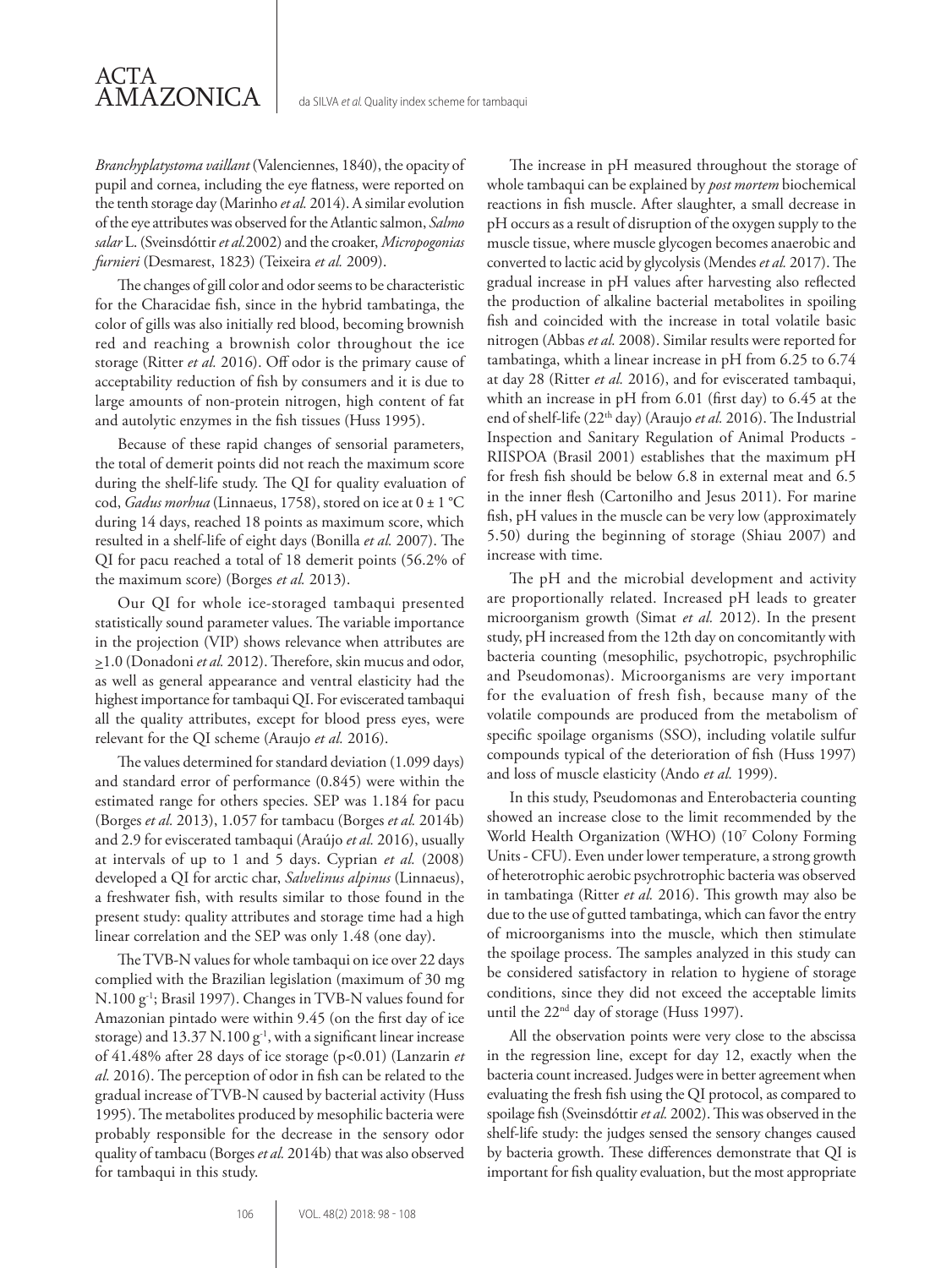assessment should include a set of methods (microbiological, physico-chemical and sensory analysis) in order to achieve more concise and relevant results (Ritter *et al.* 2016).

The elasticity losses observed by the jury in tambaqui muscle and the reduction in muscle protein were also observed in super chilled salmon fillets, which showed a loss of 16% up to the  $7<sup>th</sup>$ storage day, and a 2% reduction from the  $7<sup>th</sup>$  to  $14<sup>th</sup>$  day (Kaale and Eikevik 2016). The biological proteins decrease because of reactions with the amine groups of lysine, the oxidation of methionine, and other amino acids changes (Tironi *et al.* 2009), and it is also related to texture modifications by crosslinking polypeptide chains (Aubourg 1999). Thus, proteases and microorganisms cause natural degradation of myofibrillar proteins and collagen (Chéret *et al.* 2006) and explain how the muscle becomes weak during ice storage (Ando *et al.* 1999). The collagen degradation of muscle fibers of cobia (*Rachycentron canadum*) was as certained by sensory and histological analyses (Fogaça *et al.* 2016). After death, collagen was degraded through a progressive breakdown of the collagen junctions between the myocommata and the muscle fibers (Delbarre-Ladrat *et al.* 2006) caused by microbial and enzyme reactions that are promoted by pH increases (Huss 1997).

#### **CONCLUSIONS**

The IQ protocol developed for whole tambaqui stored in ice was efficient and reliable for sensory, chemical and microbiological changes. Under the experimental conditions of this study, the analysis of TVB-N cannot be considered a good index for evaluating the loss of freshness of tambaqui stored in ice. Therefore, it is suggested that whole tambaqui *Colossoma macropomum* stored in ice has a shelf-life of 22 days.

#### **ACKNOWLEDGMENTS**

The authors are thankful to CAPES (Coordenação de Aperfeiçoamento de Pessoal de Nível Superior - grant 421/2010), FAPEMA (Fundação de Amparo à Pesquisa e ao Desenvolvimento Científico e Tecnológico do Maranhão) for the financial support, CODEVASF (Companhia de Desenvolvimento do Vale do Rio São Francisco e Baixo Parnaíba) for the use of their equipment, and to DNOCS (Departamento Nacional de Obras contra a Seca) for donating the fish samples.

#### **REFERENCES**

- Abbas, K.A.; Mohamed, A.; Jamilah, B.; Ebrahimian, M. 2008. A Review on Correlations between Fish Freshness and pH during Cold Storage. *American Journal of Biochemistry and Biotechnology,* 4: 416-421.
- Almeida, N.M.; Batista, G.M.; Kodaira, M.; Lessi, E. 2006. Alterações post-mortem em tambaqui (*Colossoma macropomum*) conservados em gelo. *Ciência Rural,* 36: 1288-1293.
- Ando, M.; Nishiyabu, A.; Tsukamasa, Y. 1999. Post-mortem softening of fish muscle during chilled storage as affected by bleeding. *Journal of Food Science,* 64: 423-428.
- AOAC. 2005. *Official methods of analysis*. 18<sup>th</sup> ed. Association of Analytical Chemists, Gaithersburg, 510p.
- Araújo, W.S.C.; De Lima, C.L.S.; Joele, P.; Lourenço, L.D.F.H. 2016. Development and Application of the Quality Index Method (QIM) for farmed Tambaqui (*Colossoma macropomum*) stored under refrigeration. *Journal of Food Safety*, 37: 1-9.
- Aubourg, S.P. 1999. Recent advances in assessment of marine lipid oxidation by using fluorescence. *Journal American Oil Chemistry Society,* 76: 409-419.
- Bonilla, A.C.; Sveinsdóttir, K.; Martinsdóttir, E. 2007. Development of quality Index Method (QIM) scheme for fresh cod (*Gadus morhua*) fillets and application in shelf life study. *Food Control,* 18: 352-358.
- Borges, A.; Conte-Junior, C.A.; Franco, R.M.; Freitas, M.Q. 2013. Quality Index Method (QIM) developed for pacu *Piaractus mesopotamicus* and determination of its shelf life. *Food Research International,* 54: 311-317.
- Borges, A.; Conte-Junior, C. A.; Franco, R. M.; Mársico, E. T.; Freitas, M. Q. 2014a. Quality parameters of pacu (*Piaractus mesopotamicus*) and tambaqui (*Colossoma macropomum*) gutted and stored on ice for different periods. *International Food Research Journal*, 21: 589-596.
- Borges, A.; Conte-Júnior, C.A.; Franco, R.M.; Marsico, E.T.; Freitas, M.Q. 2014b. Quality Index Method (QIM) for the hybrid tambacu (*Colossoma macropomum* x *Piaractus mesopotamicus*) and the correlation among its quality parameters. *LWT - Food Science and Technology,* 56: 432-439.
- Brasil. 1981. *Métodos analíticos oficiais físico-químicos para controle de pescado e seus derivados*. MAPA, Brasília, 30p.
- Brasil. 1997. *Regulamento Técnico de Identidade e Qualidade de Peixe Fresco (Inteiro e Eviscerado)*. MAPA, Brasília, 45p.
- Brasil. 2001. *Regulamento da Inspeção 69 Industrial e Sanitária de Produtos de Origem Animal (RIISPOA)*. MAPA, Brasília, 241p.
- Cartonilho, M.M.; Jesus, R.S. 2011. Qualidade de cortes congelados de tambaqui cultivado. *Pesquisa Agropecuária Brasileira,* 46: 344-350.
- Chéret, R.; Hernández-Andrés, A.; Delbarre-Ladrat, C.; De Lamballerie, M.; Verrez-Bagnis, V. 2006. Proteins and proteolytic activity changes during refrigerated storage in sea bass *(Dicentrarchus labrax L.)* muscle after high-pressure treatment. *European Food Research and Technology,* 222: 527-535.
- Cousin, M.A.; Jay, J.M.; Vasavada, P.C. 2001. Psychrotrophic microorganisms. In: Vanderzand, C.; Splittstoesse, D.F. (Ed.). *Compendium of Methods for the Microbiological Examination of Foods*. American Public Health Association, Washington, DC, p.153-168.
- Cyprian, O.O.; Sveinsdóttir, K.; Magnússon, H.; Martinsdóttir, E. 2008. Application of Quality Index Method (QIM) scheme and effects of short-time temperature abuse in shelf life study of fresh water artic char (*Salvelinu alpinus*). *Journal Aquatic Food Production Technology,* 17: 303-321.